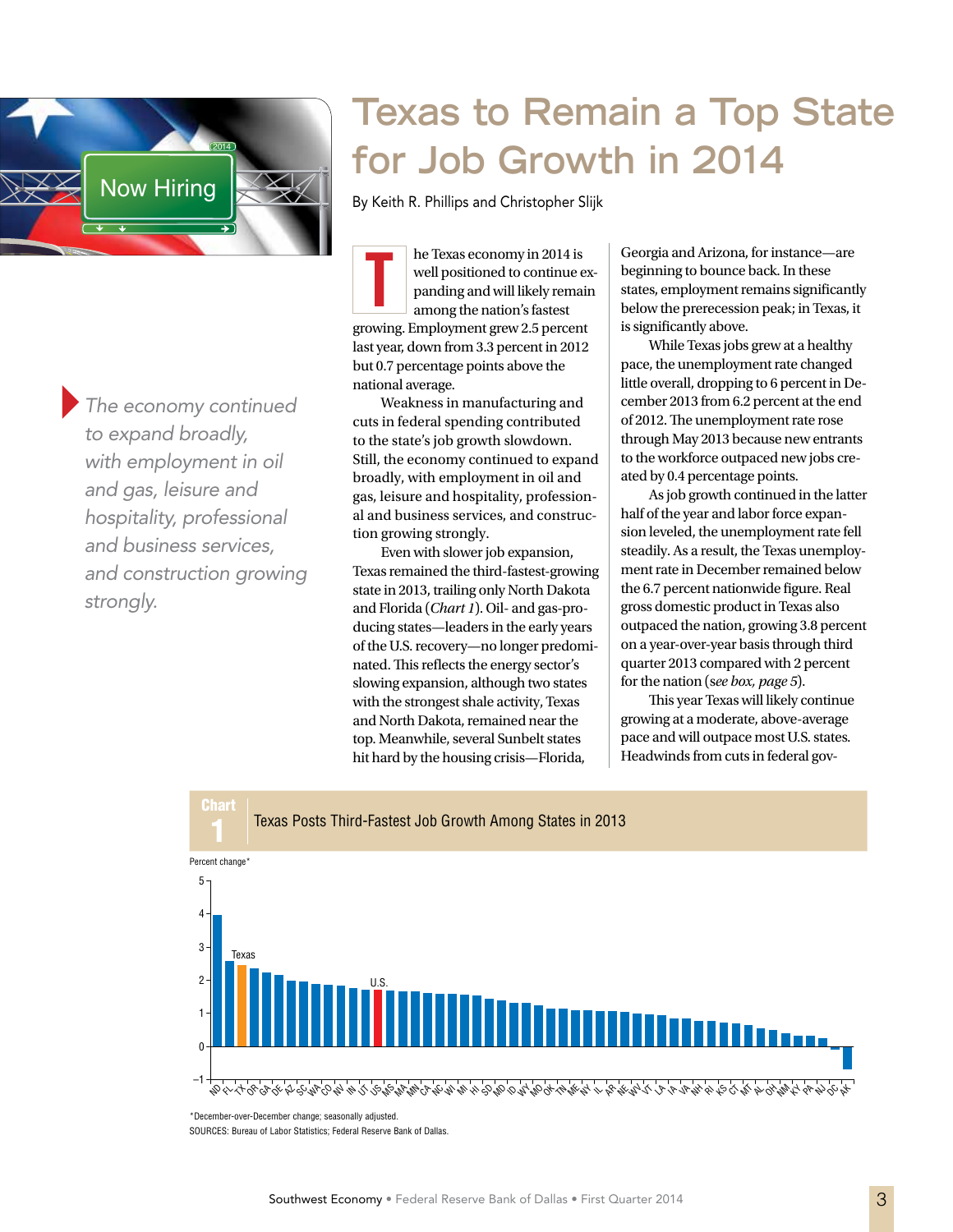ernment spending should dissipate, while manufacturing sector expansion is expected to increase as U.S. and world economies improve. Energy and construction are anticipated to remain strong. Recent increases in leading indicators suggest that Texas nonfarm employment should pick up 2.5 to 3.5 percent in 2014.

## Texas' Expansion Continues

Economic growth in Texas, unlike the nation, bounced back relatively strongly following the recession. Texas reached prerecession employment levels by late 2011, and jobs have since expanded 6.3 percent. Meanwhile, the nation is still 0.7 percent (1 million jobs) below its peak reached in January 2008 (*Chart 2*). Though the Texas recovery has been robust, the sources of strength have differed from past recoveries, which typically have been led by housing and consumer spending. Instead, growth in the early years of the recent recovery was driven more by gains in energy and exports.

Growth in most industries in Texas moderated last year (*Chart 3*). Although construction expanded at a healthy 3 percent in 2013, this was a bit less than



SOURCES: Bureau of Labor Statistics: Federal Reserve Bank of Dallas.

#### **Chart** 3 Most Texas Industries Slowed in 2013 (Annual job growth by year, 2010–13)

Percent change, December over December



<sup>\*</sup>Not all industries included; percentages do not total 100.

SOURCES: Bureau of Labor Statistics; Federal Reserve Bank of Dallas.

half the previous year's rate. Similarly, energy continued to decelerate from peak expansion in 2011, and sectors such as financial, business and health services experienced weaker growth.

The information services sector was the only area where growth significantly accelerated last year. Print publishing, which had declined sharply in previous years, accounted for much of the leveling off, along with a strong increase in data processing and telecommunications services.

Fiscal uncertainty was a constant throughout 2013, from federal budget sequestration cuts in the spring to furloughs in the summer and the federal government shutdown in October. This led to declines in federal government jobs, and even more importantly, to reduced economic growth among private contractors that provide goods and services to the federal government.

Nationally, on-budget federal outlays fell 11.3 percent from 2012 levels, which likely impacted Texas about as much as other states, as year-over-year federal government employment in December 2013 declined 2.7 percent in Texas and 2.8 percent nationally. State and local government jobs, on the other hand, which make up nearly 90 percent of total government employment in Texas, increased slightly, growing at an annual 1.4 percent rate through December.

### Manufacturing Year-End Pickup

Manufacturing experienced very sluggish growth during 2013, with a moderate pickup toward year-end. Until October, sector employment was virtually unchanged. Jobs in manufacturing of durable goods fell slightly, while those involved in nondurable goods remained flat. Much of this is attributable to flat exports, a consequence of continued weakness of the world economy. In particular, the Mexican economy, which accounts for more than one-third of Texas exports, contracted 2.7 percent in the second quarter.

However, exports picked up in the second half of 2013, rising by an annualized 16.6 percent. Much of this growth came from Latin America and the European Union, where exports grew at a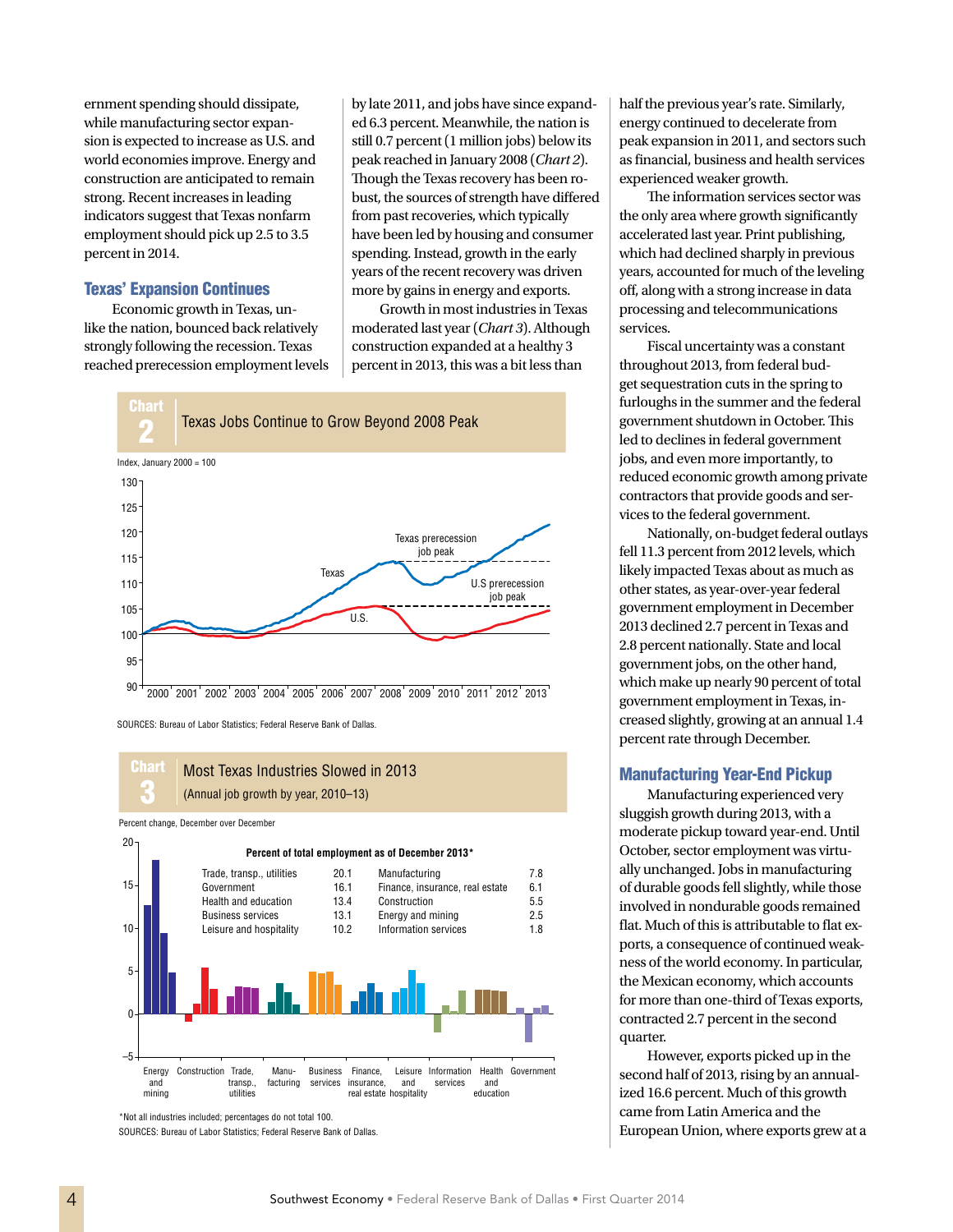six-month annualized rate of 9.2 percent and 75.4 percent, respectively. This was closely related to an increase in Texas manufacturing employment, which expanded at a 4.9 percent annualized rate from September through December. Additionally, the Federal Reserve Bank of Dallas' Texas Manufacturing Outlook Survey employment index was consistently positive beginning in June 2013. If current trends hold and Texas exports maintain strong growth, manufacturing employment should continue expanding during 2014.

#### Energy Remains Strong

Measures of the energy industry suggest that, even while moderating in 2013, the sector remained strong. Job growth in energy extraction slowed to 4.9 percent in 2013 from a 9.5 percent rise in 2012 (*see Chart 3*). Oil and gas prices were higher in 2013 than in 2012, but the rig count was generally flat after declining in the second half of 2012 (*Chart 4*). Even though natural gas prices increased 35.4 percent to an average of \$3.75 per million British thermal units (mmBtu), prices remained near historical lows. As a result, much of the drilling activity was concentrated in oil-producing areas, such as the Eagle Ford Shale in south central Texas and the Permian Basin in West Texas, and was less focused on natural gas regions, such as the Barnett Shale in north central Texas.

Abnormally cold weather and the resulting high heating-related demand have spiked natural gas prices this winter. However, prices are expected to return to previous levels as the weather warms up.

Average monthly drilling permits issued increased 6.6 percent in 2013 in the Eagle Ford Shale, reaching a new high, while in the Barnett Shale, permits fell 20.5 percent and were off 76.9 percent from their 2008 peak.

Drilling permits in the Permian Basin peaked in 2012 and declined in 2013. Because the region is experiencing a shift from traditional drilling to more expensive and productive horizontal hydraulic fracturing, the drop isn't likely representative of the value and production of drilling, which probably increased.

The energy sector should remain

strong in 2014, with job growth the same as or slightly slower than in 2013. While oil and gas prices increased at the end of 2013, oil prices for benchmark West

Texas Intermediate (WTI) crude have been generally stable at close to \$100 per barrel. Natural gas was near \$4 per mmBtu before winter demand pushed it



\*Oil price is in dollars per barrel; natural gas price is in dollars per mmBtu and is multiplied by 10. SOURCES: Baker Hughes; *Wall Street Journal*; Haver Analytics.

## Addressing How Real GDP Is Measured for Texas

Real gross domestic product (RGDP) estimates produced by the U.S. Bureau of Economic Analysis (BEA) are an important data source for state economies. While not very timely, RGDP is a comprehensive measure of the value added of goods and services produced in a state.

In the estimates for Texas, the portion attributable to oil and gas extraction is puzzling. It is strongly negatively correlated with oil prices and with factors of production such as energy employment and the drilling rig count. For example, as energy prices collapsed in 2008–09, Texas energy employment slipped 12.8 percent, the rig count fell 73 percent and oil and gas production dropped. Nonetheless, the BEA's estimate of RGDP from oil and gas extraction grew 24.6 percent, calling into question the accuracy of the estimates for the sector.

A recent Dallas Fed working paper explores several potential alternatives to the official BEA estimates.<sup>1</sup> Several approximations of RGDP in oil and gas extraction are used to see which might be a good substitute for BEA-produced estimates. A measure based on changes in Texas' physical production of oil and gas generates an estimate that appears more reasonable and is positively correlated with energy employment and the rig count. Also, substituting this alternative measure yields an estimate of total RGDP that is more highly correlated with Texas job growth.

#### **Note**

1 See "A Closer Look at Potential Distortions in State RGDP: The Case of the Texas Energy Sector," by Keith Phillips, Raul Hernandez and Benjamin Scheiner, Federal Reserve Bank of Dallas, Research Department Working Paper no. 1308, October 2013.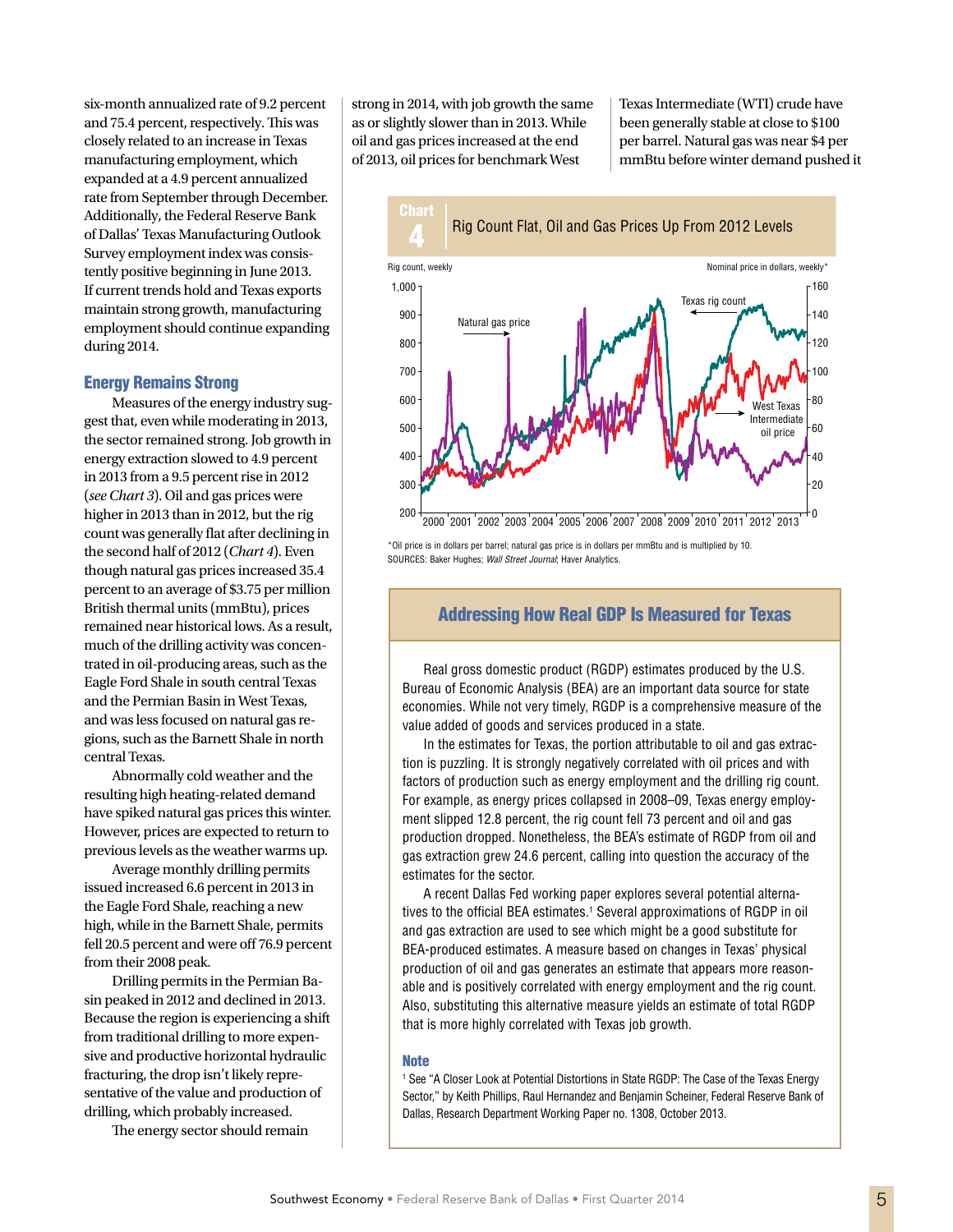past \$5. If prices remain near their 2013 levels, the rig count is likely to stay near the high levels of 2013, and the overall pace of activity will be similar to last year.

However, with the increased production observed last year and a lack of corresponding growth in pipeline and refining capacity, 2014 will likely see further increases in the midstream (transport and marketing) and downstream (refining and processing) sectors. This expansion will bolster overall economic growth. Still, the U.S. Energy Information Administration estimates that the price difference between WTI and the costlier Brent crude (the European light, sweet crude benchmark), which averaged \$13 per barrel in January, will persist throughout 2014.

#### Construction Moderates

Construction job growth slowed from a very strong 5.5 percent in 2012 to a healthy but more moderate 3 percent last year (*see Chart 3*). The deceleration was concentrated in residential construction. While average monthly residential contract values rose 12.8 percent in 2013, that was down from a 27 percent increase in 2012. This year, residential construction is likely to continue expanding but at a slower pace. Mortgage rates increased during 2013, ending the year at 4.5 percent for 30 year fixed obligations, compared with 3.4 percent at the beginning of the year. The rise in mortgage rates as well as increasing home prices means that potential buyers could face more difficulty qualifying for mortgages. This is likely why seasonally adjusted single-family building permits fell 1.2 percent in the three months ended in December from the previous three-month period.

Meanwhile, a pickup in nonresidential construction is probable. The aggregated office vacancy rate for the Houston, Dallas, Fort Worth, Austin and San Antonio office markets fell below 16 percent in first quarter 2013 and remained there for the year, closing at 15.4 percent in the fourth quarter (*Chart 5*). In the past, growth in office-market construction occurred when vacancy rates fell below 16 percent. Given expected state economic expansion and tightness

in office vacancies, construction should continue growing strongly in 2014.

#### Mixed Government Results

Government job growth in 2013 in Texas varied widely: While federal jobs fell 2.7 percent, state government saw no net change, and local government employment increased nearly 2 percent. Federal budget cuts led to a persistent decline in federal employment through much of 2013. This drag extended beyond the immediate sector, as industries that rely heavily on federal revenue experienced difficulty as well. Cuts to

private-sector contractors and research organizations account for some of the weaker growth seen in other industries.

Federal government contracts are more likely concentrated in areas with larger numbers of federal jobs. El Paso, San Antonio and the Mexico border region (McAllen–Edinburg–Mission, Brownsville–Harlingen and Laredo) have more than twice the average share of federal government employment as the state average and, with the exception of Laredo, all grew more slowly than the state in 2013 (*Chart 6*). These areas also have a higher proportion of jobs in health





NOTE: Shading represents Texas recessions.

SOURCES: CBRE Commercial Real Estate Resources; McGraw-Hill Construction (www.construction.com/dodge/ dodge-market-research.asp).





SOURCES: Bureau of Labor Statistics; Texas Workforce Commission.